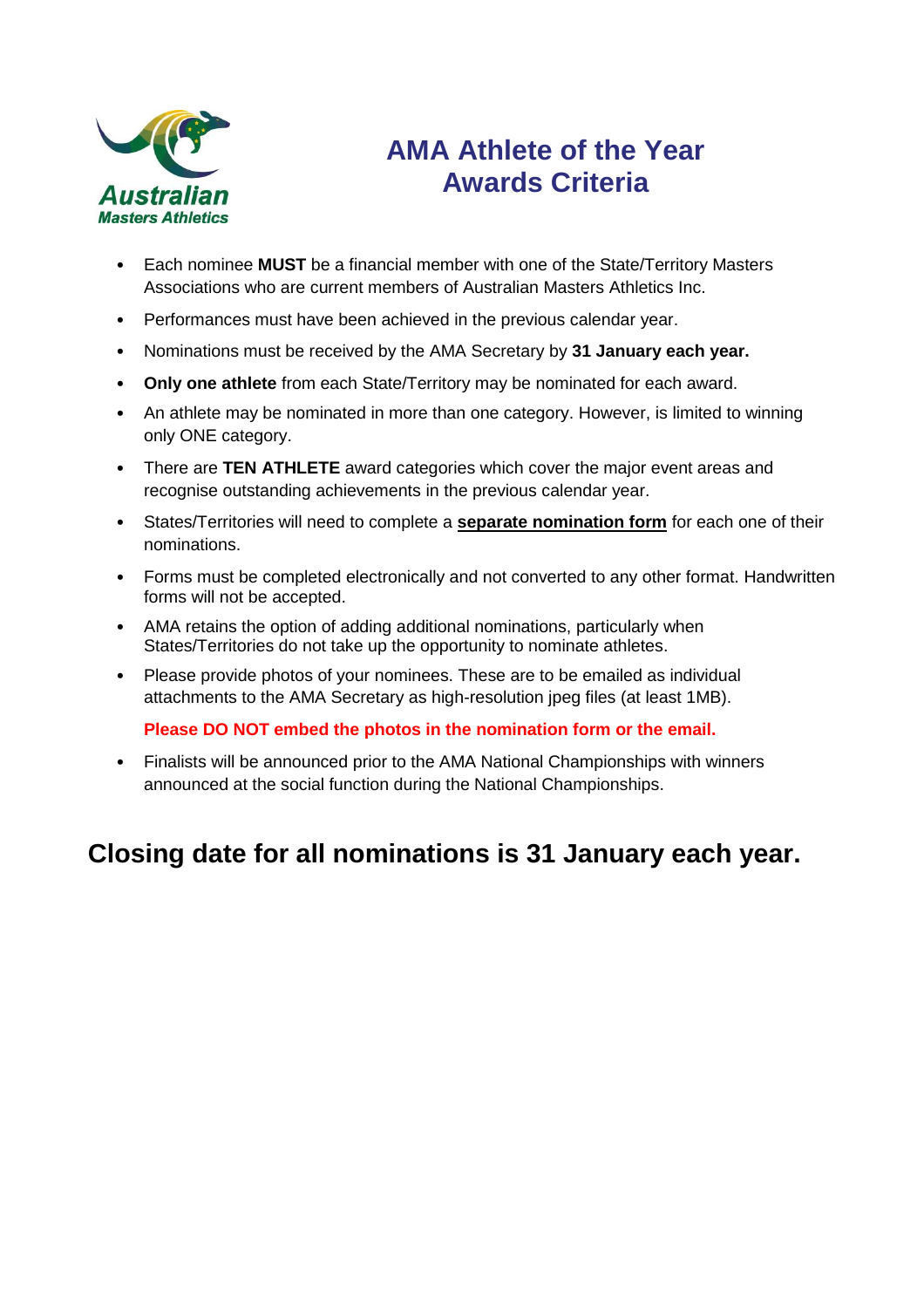### *ATHLETE AWARDS - SEVEN CATEGORIES:*

- 1. Sprints/Hurdles
- 2. Middle Distance/Steeplechase
- 3. Distance
- 4. Walks
- 5. Jumps
- 6. Throws
- 7. Multi Events/Relays

### **Information Required:**

- Details of the FOUR (4) best performances in the relevant event category including the time/distance, finishing position, name and date of competition
- Records achieved i.e. World, Regional, National, State or Championship
- World ranking (via [www.mastersrankings.com\)](http://www.mastersrankings.com/)
- Age grade percentages **if available**
- Other Achievements in open competition if applicable
- **Only one athlete** from each State/Territory may be nominated in each event category.

### *OUTSTANDING ATHLETES - TWO CATEGORIES:*

- 1. Most Outstanding Male Athlete
- 2. Most Outstanding Female Athlete

### **Information Required**:

- Records and achievements as set out above
- **Only one nomination** from each State/Territory for each category.

### *OUTSTANDING INDIVIDUAL PERFORMANCE - ONE CATEGORY:*

1. Most Outstanding Individual Performance

### **Information Required**:

- This category is a little different from the above.
- An athlete may be nominated for an outstanding performance that results in a record feat or a unique or high achievement. But an athlete may also be nominated for a performance where they achieved well, whilst overcoming personal difficulties, injuries or other obstacles.
- **Only one nomination** from each State/Territory for this award.

# **Closing date for all nominations is 31 January each year.**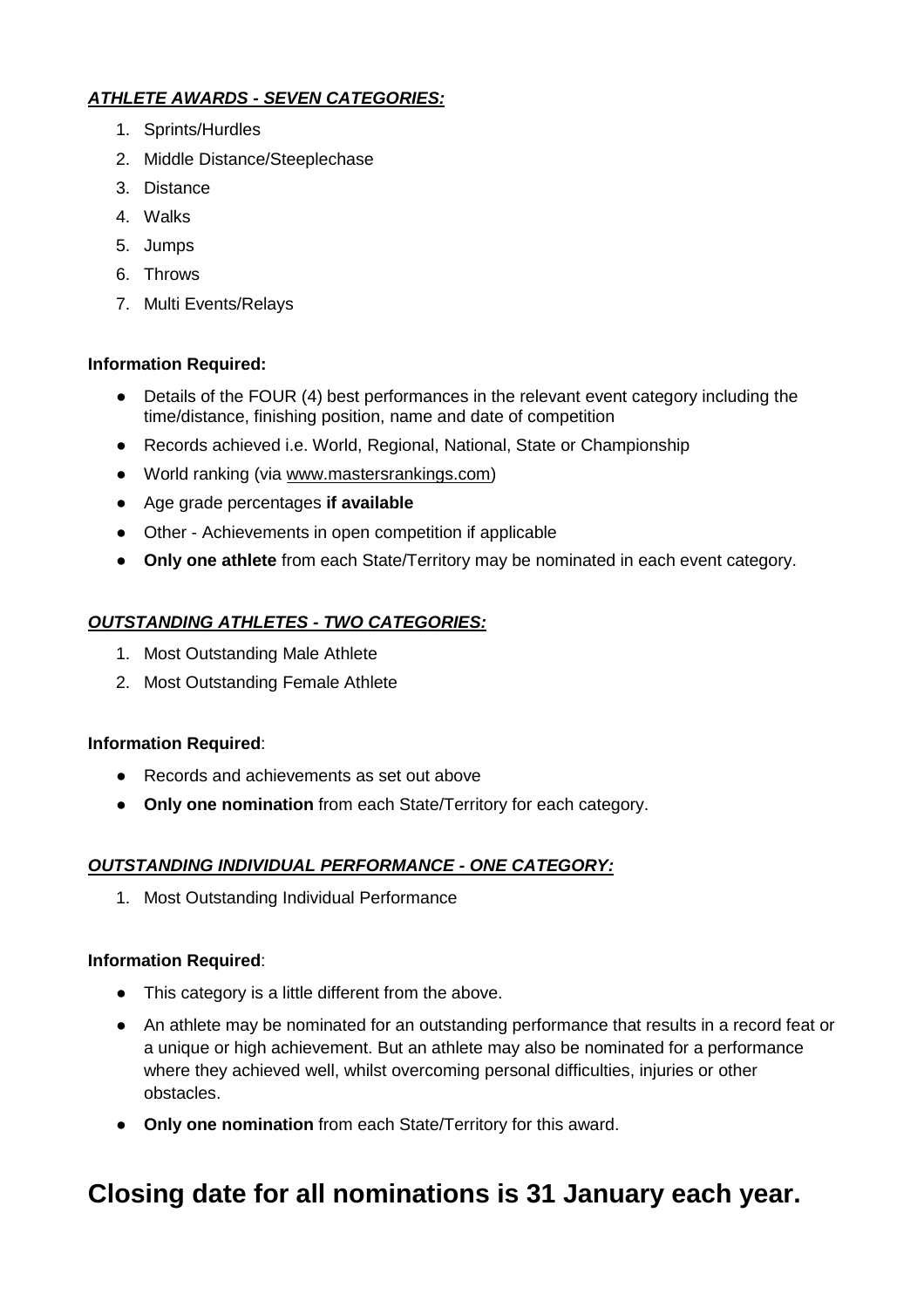

## **AMA Annual Awards Criteria Administration Officiating Coaching**

- Each nominee for the Administrator and Official awards **MUST** be a financial member with one of the State/Territory Masters Associations who are current members of Australian Masters Athletics Inc. Each nominee for the Coach award **MUST** be a financial member with Athletics Australia or Australian Track & Field Coaches Association (ATFCA)
- Nominations must be received by the AMA Secretary by **31 January each year.**
- There are **THREE** Award Categories which cover Administration, Officiating and Coaching and recognise outstanding contributions/achievements in the previous calendar year.
- States/Territories will need to complete a separate nomination form for each one of their nominations.
- Forms must be completed electronically and not converted to any other format. Handwritten forms will not be accepted.
- AMA retains the option of adding additional nominations, particularly when States/Territories do not take up the opportunity to nominate individuals.
- Please provide photos of your nominees. These are to be emailed as individual attachments to the AMA Secretary as high-resolution jpeg files (at least 1MB).

**Please DO NOT embed the photos in the nomination form or the email.**

• Finalists will be announced prior to the AMA National Championships with winners announced at the social function during the National Championships

### **Closing date for all nominations is 31 January each year.**

#### *ADMINISTRATION AWARD - ONE CATEGORY***:**

1. Administrator of the Year

#### **Information Required**:

- An administrator may be nominated for this award for significant contributions to Masters Athletics at a State/Territory, National or International level for the previous calendar year.
- The nomination will be assessed against, but not limited to, the impact the nominee has had on the following areas within the sport:
	- Membership/Participation
	- Financial
	- Leadership & Planning
	- Member Communications

*Note: the nomination does not have to cover all areas listed above.*

- **Only one nomination** from each State/Territory is permitted for this award.
- Compliance
- Sustainability
- Competition
- Teamwork